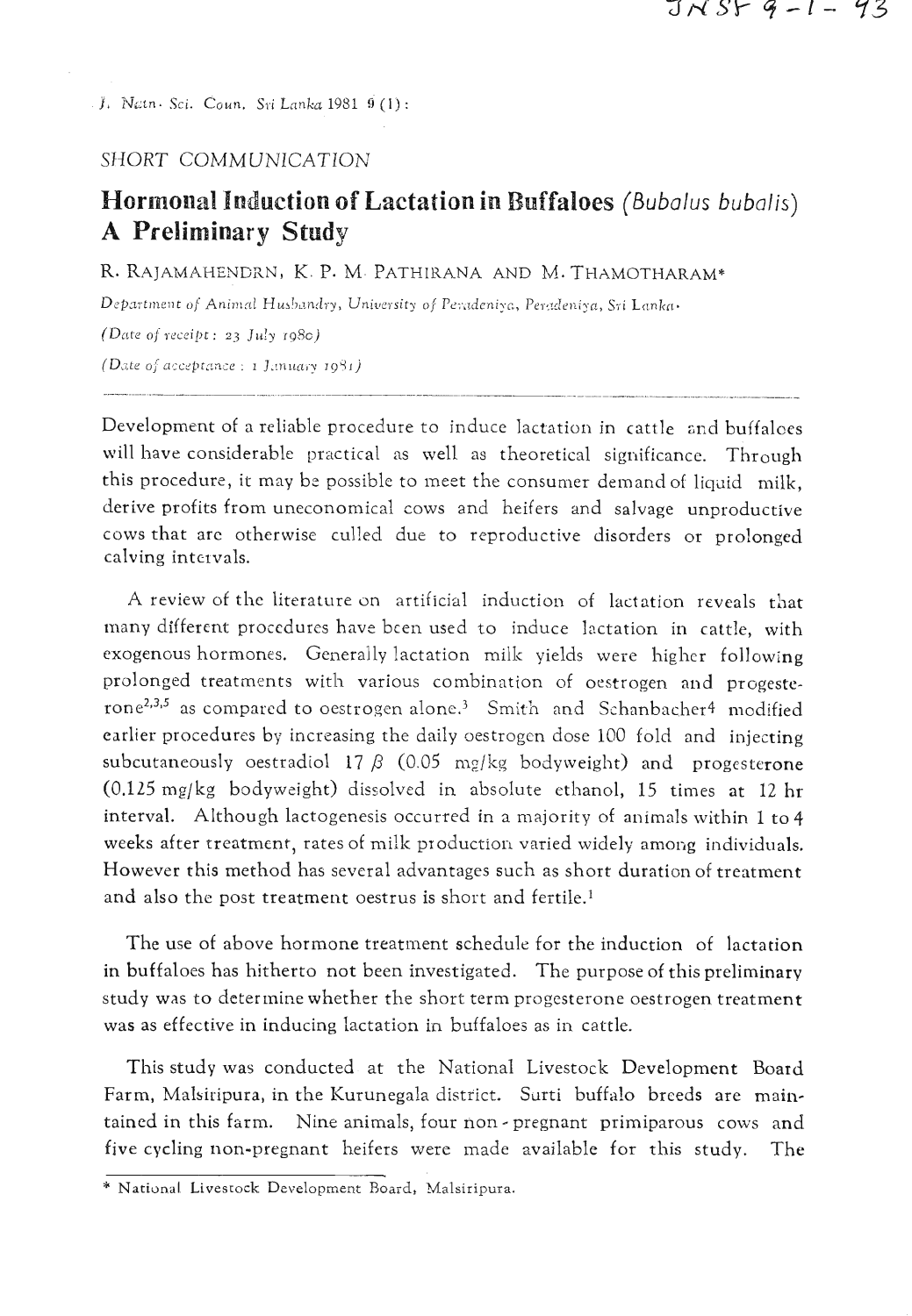average age and weight of cows was 50 months and 400 kg and the heifers 24 months and 300 kg. All the experimental animals were rectally palpated before treatment to assess their ovarian and uterine status and they were allocated at random to two treatment groups. Two cows and two heifers were assigned to Group I and the remaining two cows three heifers were assigned to Group II. Hormones used were oestradiol 17  $\beta$  (E<sub>2</sub>) and progesterone (P) dissolved in absolute alcohol. Hormone injections were given subcutaneously bchind the scapula at 12 hr intervals and each dose contained 0.05 mg of  $E_2$  and 0.125 mg cf P per kg of body weight. Animals in Group I reccived 15 injections (7 days) while Group II animals received 29 injections (14 days). An intramuscular injection of dexamethasone sodium phosphate  $(0.03 \text{ mg/kg}$  bodyweight) was given to each animal seven days after the last  $P+E_2$  treatment. Manual stimulation of the mammary glands, twice daily were carried out after the dexamethasone treatment and regular milking was commenced when the glands became full and turgid.

The following observations were made on the animals a) udder and teat development during treatment and lactation, b) the milk yield for 2 weeks after induction, c) the composition of induced milk during peak lactation and d) interval to oestrus and pregnancy following treatment.

Udder and teat developmont were assessed by visual observations and by handling the mammary glands and teats before the first  $P + E_2$  injection and on days 10, 20 and 30 after the first injection. The degree of udder and teat development were more pronounced in heifers than in cows. Maximum development was observed around 30 days after the commencement of  $P + E_2$  treatment. Since pregnancy period in buffaloes is about 310 days, we rationalised that a longer hormone injection period might prove beneficial to mammary development. However no difference was observed in the udder and teat development between the two treatnients groups. Lactation was initiated in ell the treated animals. However the amount of milk yield as expccted was morc in ccws than in heifers. (Table 1). Of the 4 cows treated 2 of them had peak lactation of about 3 litres. This yield was  $75\%$  of their previous lactation yields. Three out of 5 heifers had peak lactation of about **1** litre. The pcak lactation yield was attained around 50 to 70 days after initiation of lactation. The composition of milk namely fat%, total solids and solids not fat obtained during the peak lactation were not different from normal milk. The rcsults also indicates that the reproductive state of the animal before the commencement of the treatment did not have any effect on initiation of lactation. Oestrus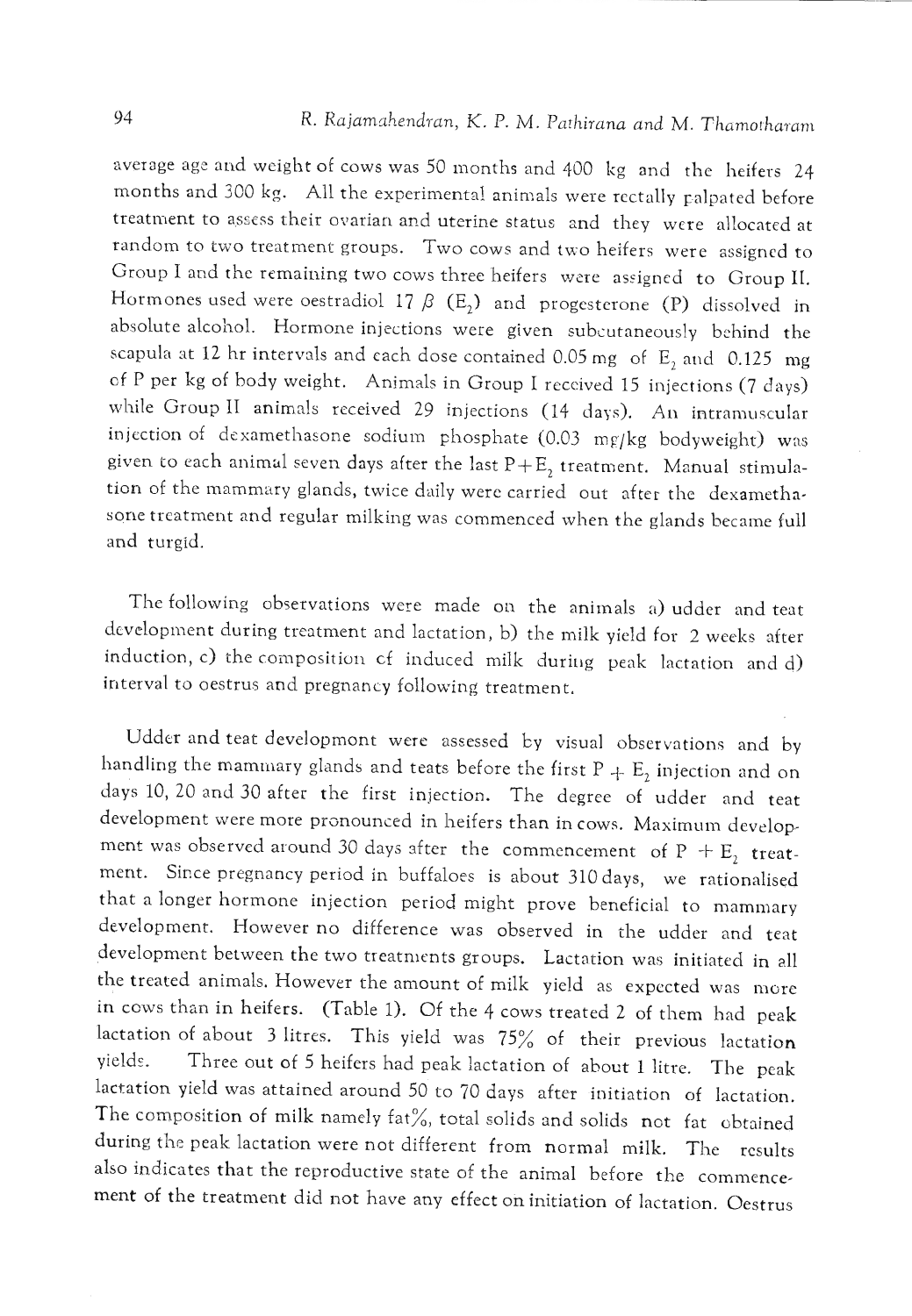| Table 1 - Average milk yield per day in liters for eleven weeks following hormone induced lactation in<br>Buffalo cows and heifers |                    |                    |                 |                           |                |                           |                    |                          |                   |                                 |                  |            |
|------------------------------------------------------------------------------------------------------------------------------------|--------------------|--------------------|-----------------|---------------------------|----------------|---------------------------|--------------------|--------------------------|-------------------|---------------------------------|------------------|------------|
| TREATMENT<br>$G$ roup $I$                                                                                                          | Animal No.         | ÷<br>T             |                 | $\tilde{\mathcal{E}}$     | ÷              | $\mathbf{r}$              | $\circ$            | $\overline{ }$           | ∞                 | $\circ$                         | $\overline{C}$   | $\Xi$      |
| Progesterone +                                                                                                                     | $\mathcal{O}$      | 0.6                | $\frac{1}{2}$ . | 1.7                       | 2.0            | 2.7                       | $2.7$ .            | $\frac{3}{2}$ . 1        | 3.2               | 3.4                             | 3.6              | $3-1$      |
| Oestradiol $17B$ for $7 \text{ days}$ (130                                                                                         | cows               | 0.004              | 0.001           | $\overline{\mathfrak{z}}$ | İ              | Î                         | ł                  | $\overline{\mathcal{E}}$ | $\biggl\{$        | ١                               | ∖                |            |
| (15 injections at 12 hrs                                                                                                           | 165                | 0.02               | 0.02            | 0.07                      | 0.09           | $\frac{1}{2}$             | 0.07               | 0.05                     | ١                 | İ                               | ţ                | ļ          |
| interval)                                                                                                                          | heifers<br>1176    | 0.004              | 0.005           | $0 - 2$                   | 0.7            | $\vec{=}$                 | $\frac{6}{10}$     | $\overline{a}$           | $\ddot{\circ}$    | $\frac{1}{2}$                   | $\frac{1}{4}$    | 0.7        |
| Group II                                                                                                                           |                    |                    |                 |                           |                |                           |                    |                          |                   |                                 |                  |            |
| Progesterone +                                                                                                                     | (163)              | 0.018              | $\ddot{\circ}$  | $\ddot{o}$ .              | e.e            | 0.9                       | $\ddot{\circ}$     | $\frac{1}{2}$            | $\ddot{\circ}$ .0 | $\ddot{\circ}$                  | $\ddot{\circ}$ . | 0.9        |
| Oestradiol $17B$ for 4 days                                                                                                        | <b>COWS</b><br>166 | 0.028              | $\frac{6}{1}$   | 2.4                       | 2.6            | $\ddot{3} \cdot \ddot{2}$ | $\ddot{3} \cdot 4$ | $\frac{6}{2}$            | 3.2               | 3.4                             | 2.9              | 2.8        |
|                                                                                                                                    | 77                 | 0.016              | $\frac{5}{2}$   | $\frac{1}{1}$             | $\frac{6}{3}$  | $\frac{1}{2}$             | $\ddot{\circ}$     | $\frac{8}{5}$            | 0.8               | $\overline{1}\cdot\overline{2}$ | $\frac{1}{2}$    | $\vec{z}$  |
| (29 injections at 12 hrs                                                                                                           | 78 heifers         | 0.005              | 0.4             | $\frac{8}{10}$            | $\frac{8}{10}$ | $\frac{6}{10}$            | $\ddot{\circ}$     | $\frac{8}{3}$            | $\overline{0}$ .  | $\vec{z}$                       | $\frac{6}{10}$   | $\ddot{1}$ |
| interval)                                                                                                                          | .164               | $\overline{101}$ . | $\ddot{\circ}$  | $\ddot{0} \cdot \ddot{0}$ | $\ddot{\circ}$ | $\ddot{o}$                | $\bigl\{$          | $\mathbf{I}$             | $\mathfrak{f}$    | $\bigg\}$                       | ļ                |            |
|                                                                                                                                    |                    |                    |                 |                           |                |                           |                    |                          |                   |                                 |                  |            |

95

\* Week